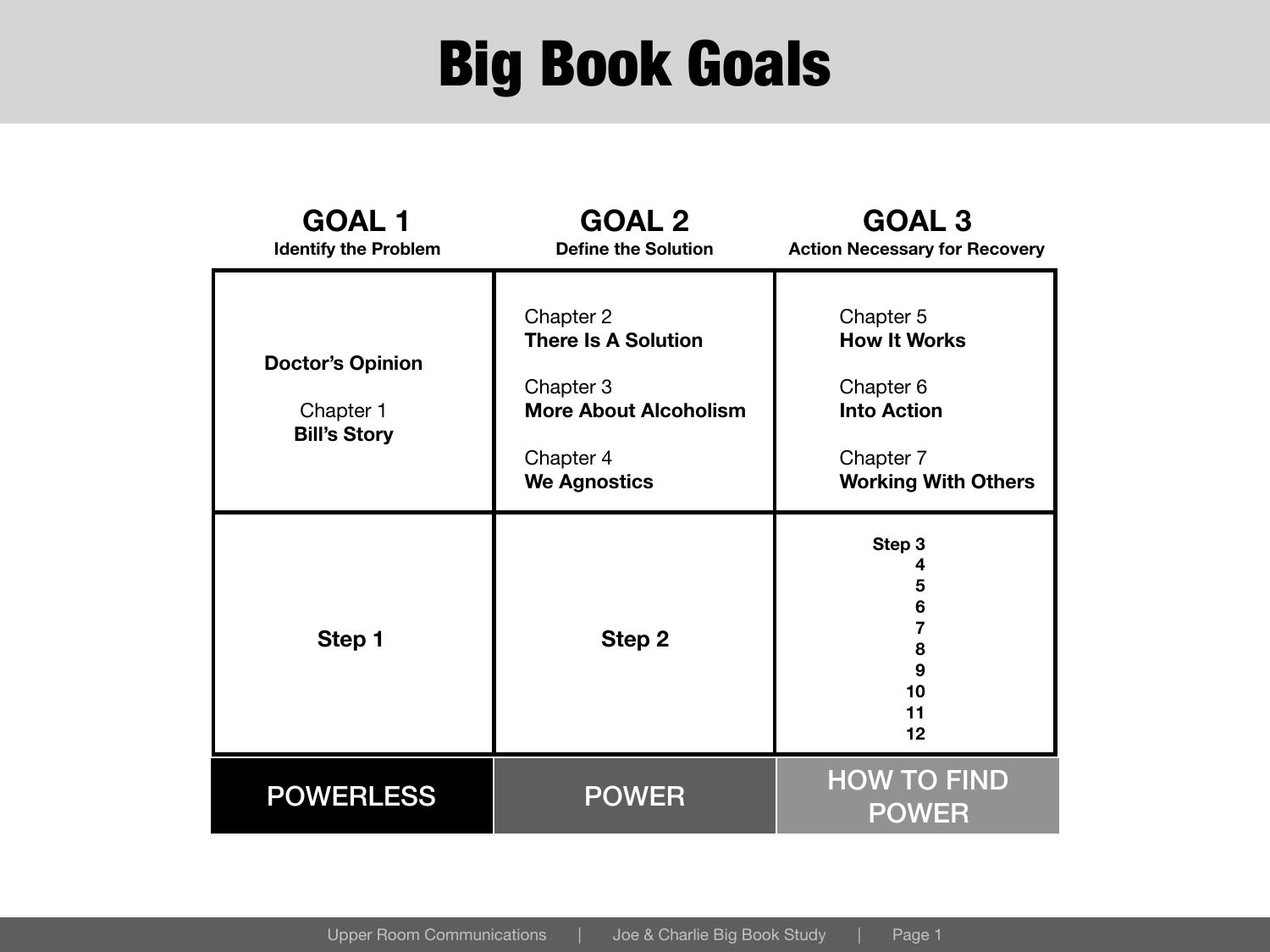## Disease Concept of Alcoholism

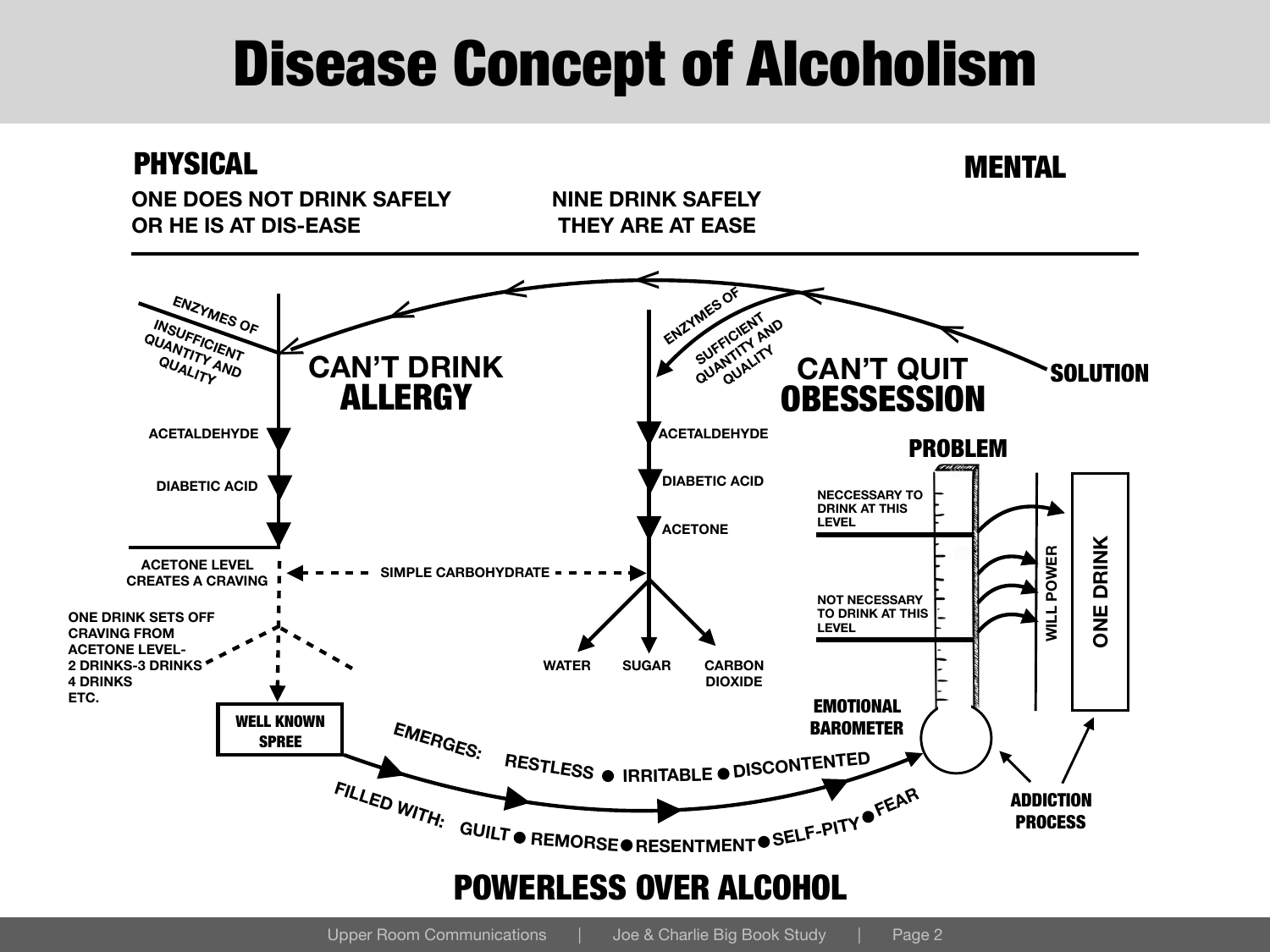## WHAT IS THE SOLUTION?

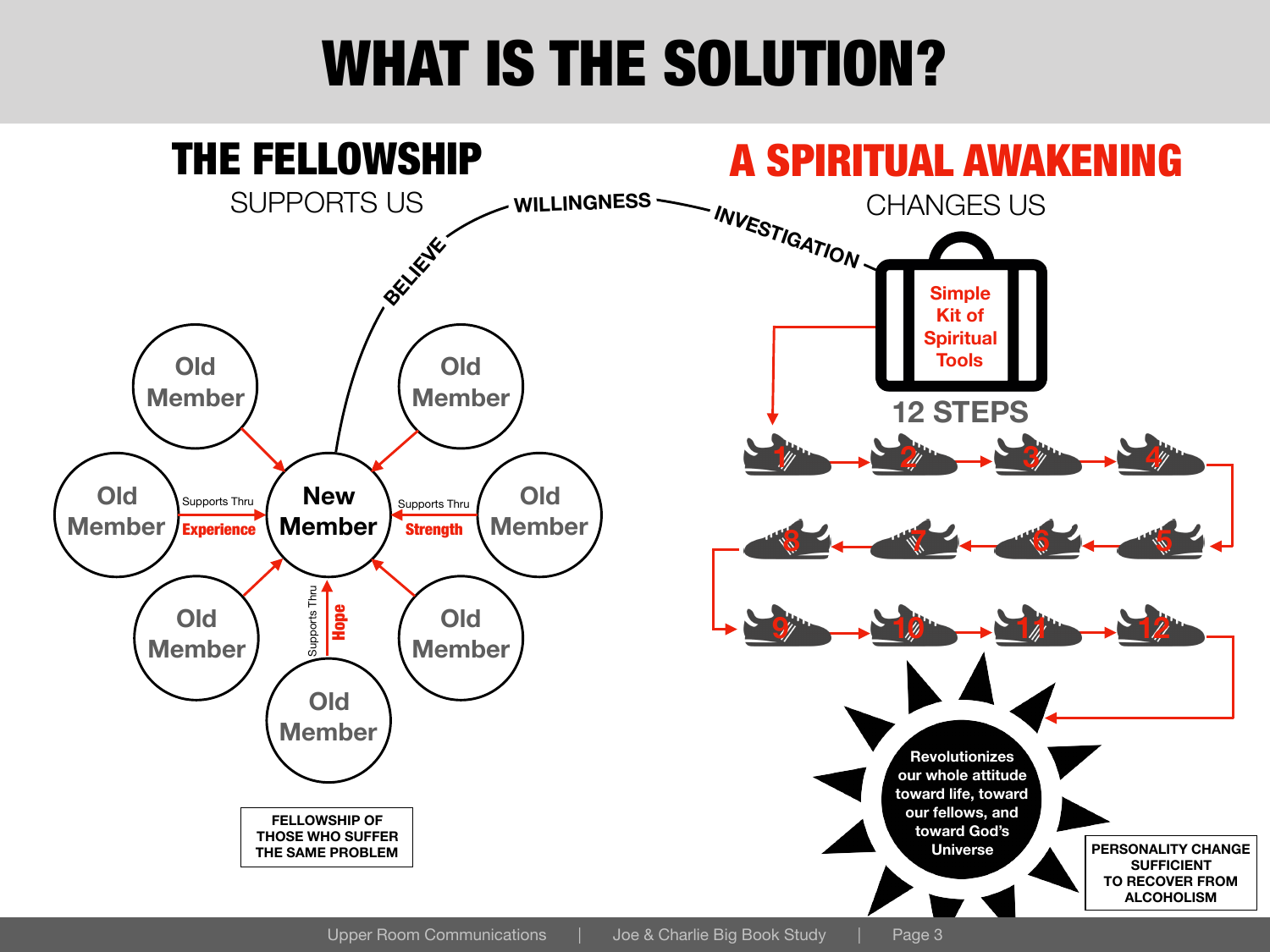# Glossary of Words Used in Steps 4 & 5

| <b>EXACT</b>          | Very accurate, methodical, correct                                                                                        |
|-----------------------|---------------------------------------------------------------------------------------------------------------------------|
| <b>NATURE</b>         | The essential characteristic of a thing                                                                                   |
| <b>WRONG</b>          | Acting, judging our believing incorrectly                                                                                 |
| <b>FAULT</b>          | Something done wrongly, an error or mistake                                                                               |
| <b>MISTAKE</b>        | To understand or perceive wrongly                                                                                         |
| <b>DEFECT</b>         | Lack of something neccessary for compeleteness - same as shortcoming                                                      |
| <b>SHORTCOMING</b>    | Falling short of what is expected or required - sane as defect                                                            |
| <b>SELF-CENETERED</b> | Occupied of concerned only with one's own affairs - same as selfish                                                       |
| <b>SELFISH</b>        | Too much concern with one's own welfare or interests and having little or<br>no concern for other - same as self-centered |
| <b>SELF-SEEKER</b>    | A person who seeks only or mainly to further his own interests                                                            |
| <b>DISHONEST</b>      | The act or practice of telling a lie, or of cheating, deceiving, stealing, etc.                                           |
| <b>FEAR</b>           | Feeling of anxiety, agitation, uneasiness, apprehension, etc.                                                             |
| <b>FRIGHTENED</b>     | A temporary or continual state of fear                                                                                    |
| <b>INCONSIDERATE</b>  | Without thought or consideration of others                                                                                |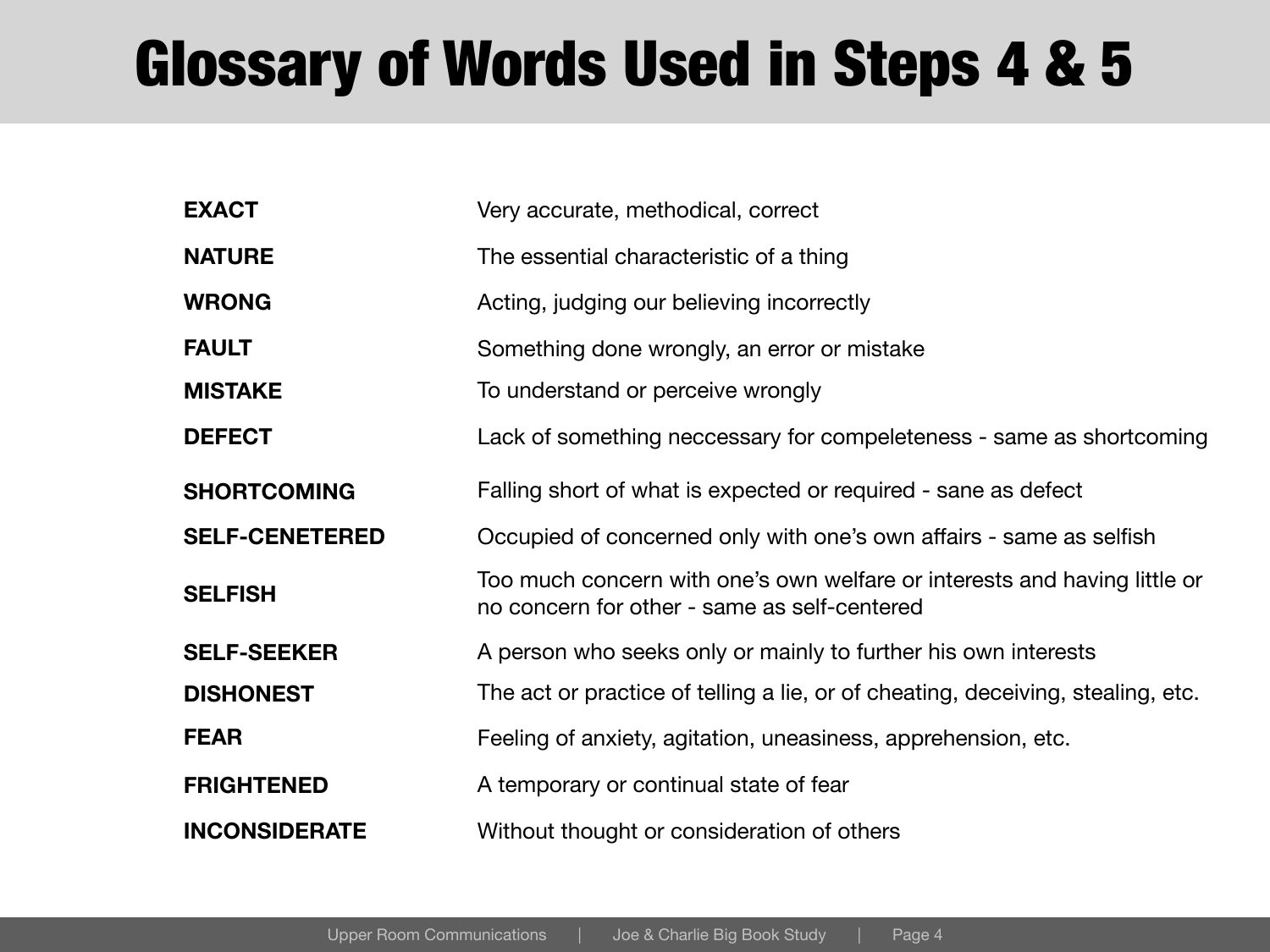# Basic Instincts of Life Which Create Self

| <b>Social Instict</b>                                                                                                          | <b>Security Instinct</b>                                                                               | <b>Sex Instinct</b>                                                                                       |
|--------------------------------------------------------------------------------------------------------------------------------|--------------------------------------------------------------------------------------------------------|-----------------------------------------------------------------------------------------------------------|
| COMPANIONSHIP - Wanting to belong<br>or be accepted                                                                            | MATERIAL - Wanting money, building,<br>property, clothing, etc. in order to be<br>secure in the future | <b>ACCEPTABLE - Our sex lives as</b><br>accepted by society, God's principles<br>or our own principles    |
| PRESTIGE - Wanting to be recognized<br>or be accepted as a leader                                                              | EMOTIONAL - Based upon our needs<br>for another person or persons. Some                                | HIDDEN - Our sex lives that are<br>contrary to either society, God's                                      |
| SLEF-ESTEEM - What we think of<br>ourselves high or low                                                                        | tend to dominate, some are overly<br>dependent on others                                               | principles or our own principles<br>AMBITION - Our plans regarding our                                    |
| PRIDE - An excessive or unjustified<br>opinion of oneself, either positive (self-<br>love) or negative (self-hate)             | AMBITIONS - Our plans to gain<br>material wealth, or to dominate, or to<br>depend on others            | sex lives either acceptable or hidden                                                                     |
| PERSONAL RELATIONSHIPS - Our<br>relations with other human beings and<br>there world around us                                 | <b>SELF</b>                                                                                            |                                                                                                           |
| AMBITIONS - Our plans to gain<br>acceptance, power, recognition,<br>prestige, etc.                                             | <b>WRONGS</b>                                                                                          |                                                                                                           |
|                                                                                                                                |                                                                                                        |                                                                                                           |
| <b>Resentments</b>                                                                                                             | Fear                                                                                                   | <b>Harms or Hurts</b>                                                                                     |
| Feelings of bitter hurt or indignation<br>which comes from rightly or wrongly<br>held feelings of being injured or<br>offended | Feelings of anxiety, agitation,<br>uneasiness, apprehension, etc.                                      | Wrong acts which result in pain, hurt<br>feeling, worry, financial loss, etc. for<br>others and also self |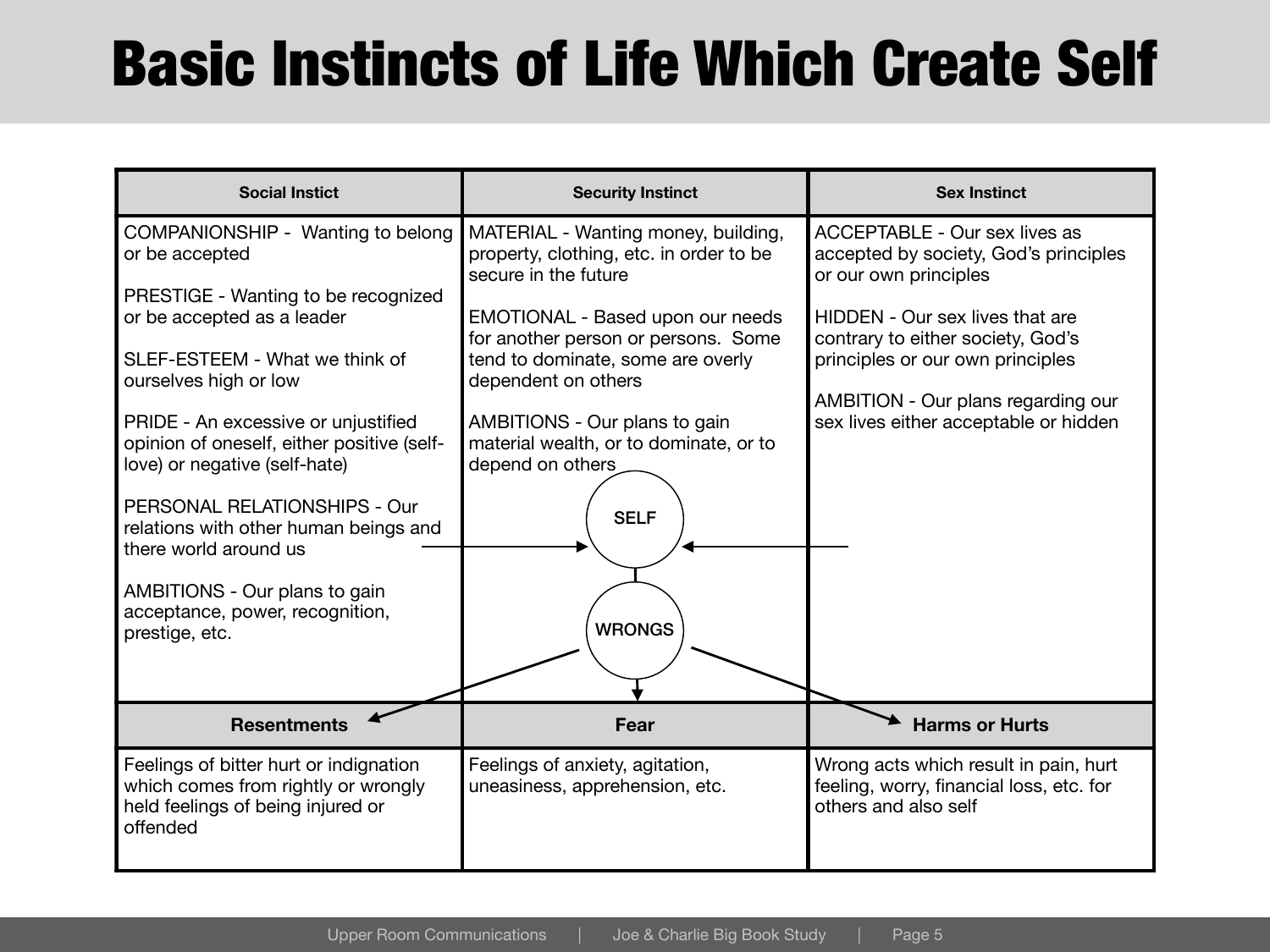## STEP FOUR - Inventory Comparison

| <b>BUSINESS</b>                                          |                     | <b>PERSONAL</b>                                          |
|----------------------------------------------------------|---------------------|----------------------------------------------------------|
| <b>FACT-FINDING</b>                                      | $\langle \rangle$   | <b>INTEREST IN OTHERS</b>                                |
| <b>FACT-FACING</b>                                       | $\langle \rangle$   | <b>FEARLESS</b>                                          |
| <b>TRUTH</b>                                             | $\langle \rangle$   | <b>MORAL</b>                                             |
| <b>STOCK-IN-TRADE</b>                                    | $\langle \rangle$   | <b>OURSELVES</b>                                         |
|                                                          | <b>OBJECT</b>       |                                                          |
| <b>DISCLOSE DAMAGED OR</b><br><b>UNSALEABLE GOODS</b>    | $\langle \rangle$   | <b>FIND FLAWED THINKING</b><br><b>PROCESSES</b>          |
| <b>GET RID OF THEM PROMPTLY</b><br><b>WITHOUT REGRET</b> | $\langle \rangle$   | <b>GET RID OF THEM PROMPTLY</b><br><b>WITHOUT REGRET</b> |
| STOCK IN TRADE THAT IS DAMAGED                           | $\langle \rangle$ . | 1. RESENTMENTS<br>2. FEARS<br>3. HARMS DONE OTHERS       |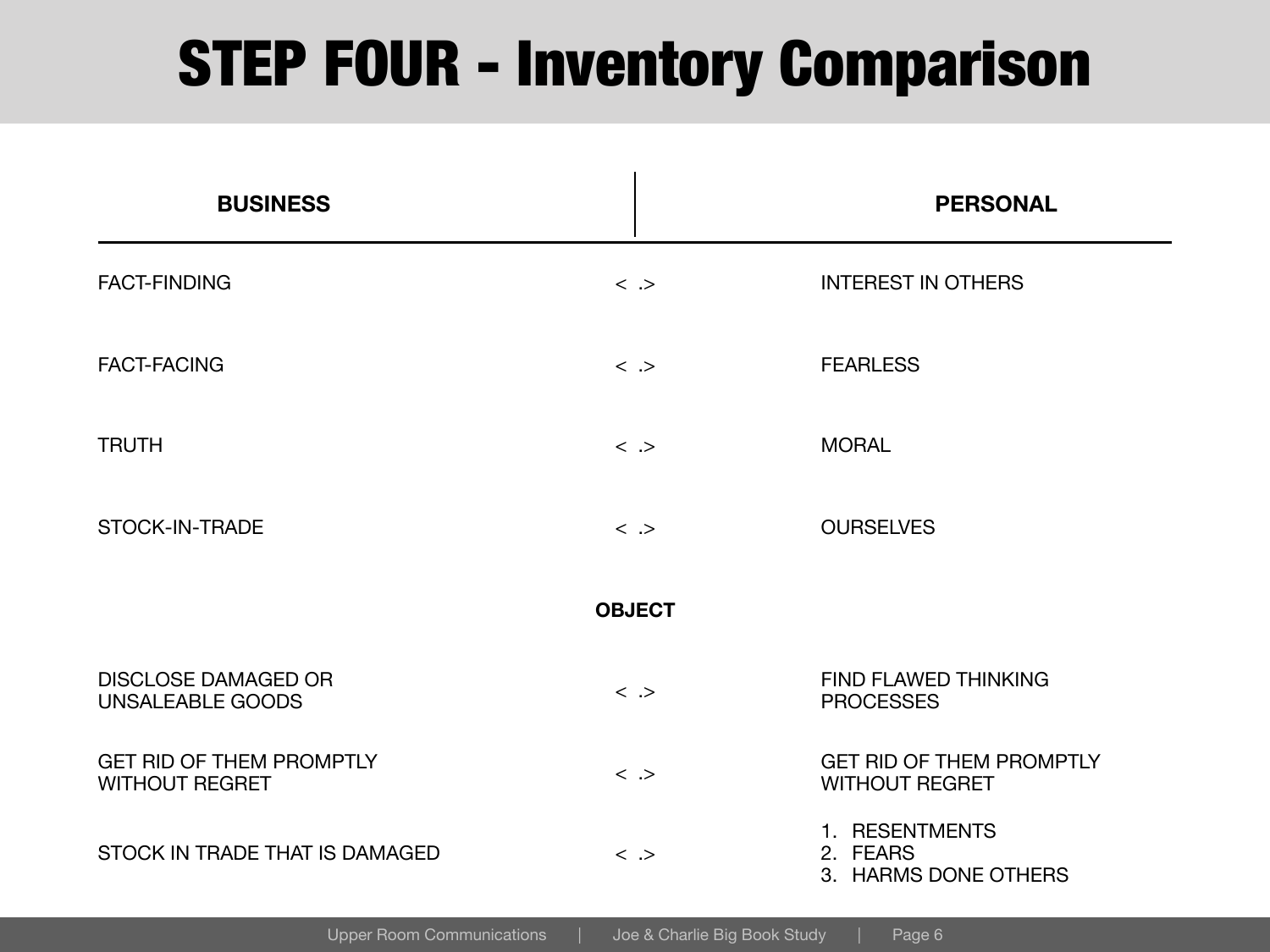# REVIEW OF RESENTMENTS

**Instruction 1:** In dealing with resentments, we set them on paper. We listed people, institutions or principles with whom we were angry. Complete column 1 from top to bottom. Do nothing on Columns 2, 3 or 4 until Column 1 is complete.

\*SELF\*

Instinct **Ambitions** 

**AFFECTS MY** (which part of self is affected)

Sex

**Security Instinct** 

**COLUMN 3 COLUMN 4**

What is the exact nature of my wrongs, faults, mistakes, defects, shortcomings?

htened

**Instruction 2:** We asked ourselves why we were angry. Complete Column 2 from top to bottom. Do nothing on Columns 3 or 4 until Column 2 is complete.

**Instruction 3:** On our grudge list we set opposite each name our injuries. Was it our self-esteem, our security, our ambitions, our personal or sex relations which had been interfered with? Complete each column within Column 3 going from top to bottom. Starting with Self-esteem column and finishing with the Sexual Ambitions column. Do noting on Column 4 until Column 3 is complete.

**Instruction 4:** Referring to our list again, putting out of our minds the wrongs others had done, we resolutely looked for our own mistakes. Where had we been selfish, dishonest, self-seeking and frightened and inconsiderate? (Asking ourselves the above questions, we complete each column within Column 4).

|                | <b>INSTRUCTION 4.</b> NETERTING TO OUT IST again, putting out of our fillings the wrongs others had done, we<br>resolutely looked for our own mistakes. Where had we been selfish, dishonest, self-seeking and<br>frightened and inconsiderate? (Asking ourselves the above questions, we complete each column<br>within Column 4).<br>Instruction 5: Reading from left to right, we now see the resentment (Column 1), the cause<br>(Column 2), the part of self that had been affected (Column 3), and the exact nature of the defect<br>within us that allowed the resentment to surface and block us off from God's will (Column 4). |                 |             |                        |          |           | Relations<br>Sex | Relations<br>Sex |        |          |        |         |                  | frightened<br>ಹ |               |
|----------------|------------------------------------------------------------------------------------------------------------------------------------------------------------------------------------------------------------------------------------------------------------------------------------------------------------------------------------------------------------------------------------------------------------------------------------------------------------------------------------------------------------------------------------------------------------------------------------------------------------------------------------------|-----------------|-------------|------------------------|----------|-----------|------------------|------------------|--------|----------|--------|---------|------------------|-----------------|---------------|
|                | <b>COLUMN1</b>                                                                                                                                                                                                                                                                                                                                                                                                                                                                                                                                                                                                                           | <b>COLUMN 2</b> | Self-esteem | Personal Relationships | Material | Emotional | Acceptable       | Hidden           |        | Security | Sexual | Selfish | <b>Dishonest</b> | Self-seeking    | Inconsiderate |
|                | I'm resentful at:                                                                                                                                                                                                                                                                                                                                                                                                                                                                                                                                                                                                                        | The cause:      |             |                        |          |           |                  |                  | Social |          |        |         |                  |                 |               |
|                |                                                                                                                                                                                                                                                                                                                                                                                                                                                                                                                                                                                                                                          |                 |             |                        |          |           |                  |                  |        |          |        |         |                  |                 |               |
| $\overline{2}$ |                                                                                                                                                                                                                                                                                                                                                                                                                                                                                                                                                                                                                                          |                 |             |                        |          |           |                  |                  |        |          |        |         |                  |                 |               |
| 3              |                                                                                                                                                                                                                                                                                                                                                                                                                                                                                                                                                                                                                                          |                 |             |                        |          |           |                  |                  |        |          |        |         |                  |                 |               |
| $\overline{4}$ |                                                                                                                                                                                                                                                                                                                                                                                                                                                                                                                                                                                                                                          |                 |             |                        |          |           |                  |                  |        |          |        |         |                  |                 |               |
| 5              |                                                                                                                                                                                                                                                                                                                                                                                                                                                                                                                                                                                                                                          |                 |             |                        |          |           |                  |                  |        |          |        |         |                  |                 |               |
| 6              |                                                                                                                                                                                                                                                                                                                                                                                                                                                                                                                                                                                                                                          |                 |             |                        |          |           |                  |                  |        |          |        |         |                  |                 |               |
| $\overline{7}$ |                                                                                                                                                                                                                                                                                                                                                                                                                                                                                                                                                                                                                                          |                 |             |                        |          |           |                  |                  |        |          |        |         |                  |                 |               |
| 8              |                                                                                                                                                                                                                                                                                                                                                                                                                                                                                                                                                                                                                                          |                 |             |                        |          |           |                  |                  |        |          |        |         |                  |                 |               |
| 9              |                                                                                                                                                                                                                                                                                                                                                                                                                                                                                                                                                                                                                                          |                 |             |                        |          |           |                  |                  |        |          |        |         |                  |                 |               |
|                | <b>Upper Room Communications</b><br>Joe & Charlie Big Book Study<br>Page 7                                                                                                                                                                                                                                                                                                                                                                                                                                                                                                                                                               |                 |             |                        |          |           |                  |                  |        |          |        |         |                  |                 |               |

Social **Instinct**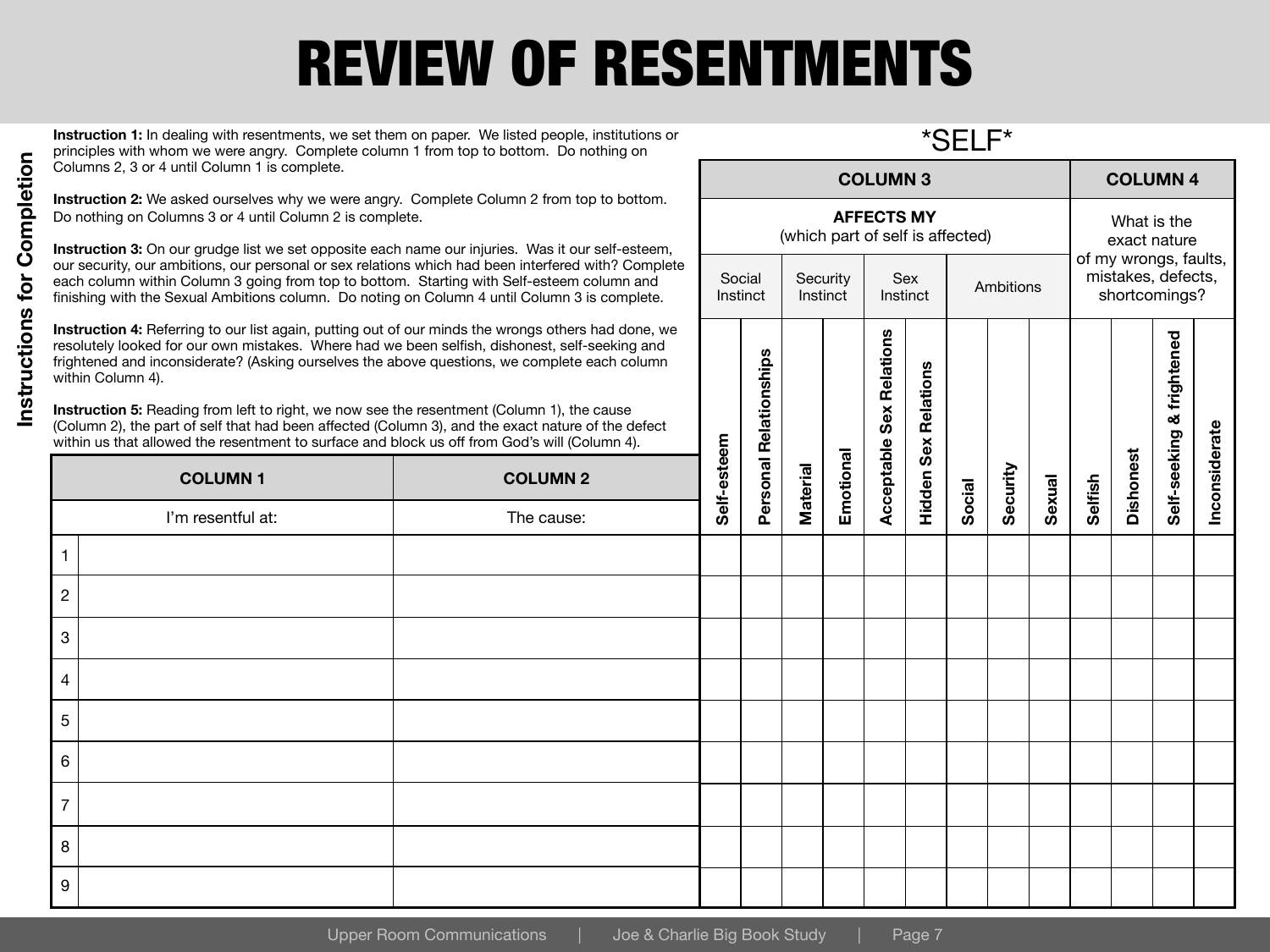# REVIEW OF OUR OWN SEX CONDUCT

Social **Instinct** 

**Instruction 1:** We listed all people we had harmed. Complete column 1 from top to bottom. Do nothing on Columns 2, 3 or 4 until Column 1 is complete.

\*SELF\*

Instinct **Ambitions** 

**AFFECTS MY** (which part of self caused the harm)

Sex

**Security Instinct** 

**COLUMN 3 COLUMN 4**

What is the exact nature of my wrongs, faults, mistakes, defects, shortcomings?

Instructions for Completion **Instructions for Completion**

**Instruction 2:** We asked ourselves what WE did. Complete Column 2 from top to bottom. Do nothing on Columns 3 or 4 until Column 2 is complete.

**Instruction 3:** Was it our self-esteem, our security, our ambitions, our sex instinct which had caused the harm? Complete each column within Column 3 going from top to bottom. Starting with Self-esteem column and finishing with the Sexual Ambitions column. Do noting on Column 4 until Column 3 is complete.

**Instruction 4:** Referring to our list again, putting out of our minds the wrongs others had done, we resolutely looked for our own mistakes. Where had we been selfish, dishonest, self-seeking and frightened and inconsiderate? (Asking ourselves the above questions, we complete each column within Column 4).

| within Column 4). | resolutely looked for our own mistakes. Where had we been selfish, dishonest, self-seeking and<br>frightened and inconsiderate? (Asking ourselves the above questions, we complete each column<br>Instruction 5: Reading from left to right, we now see the harm (Column 1), what we did (Column 2),<br>the part of self which caused the harm (Column 3), and the exact nature of the defect within us that<br>caused the harm and block us off from God's will (Column 4). |             |                        |                 |           | Relations<br>Sex | Relations<br>Sex |        |          |        |         |                  | frightened<br>ಕ |               |
|-------------------|------------------------------------------------------------------------------------------------------------------------------------------------------------------------------------------------------------------------------------------------------------------------------------------------------------------------------------------------------------------------------------------------------------------------------------------------------------------------------|-------------|------------------------|-----------------|-----------|------------------|------------------|--------|----------|--------|---------|------------------|-----------------|---------------|
| <b>COLUMN1</b>    | <b>COLUMN 2</b>                                                                                                                                                                                                                                                                                                                                                                                                                                                              | Self-esteem | Personal Relationships | <b>Material</b> | Emotional | Acceptable       | Hidden           |        | Security | Sexual | Selfish | <b>Dishonest</b> | Self-seeking    | Inconsiderate |
| Who Did I Harm?   | What Did I Do?                                                                                                                                                                                                                                                                                                                                                                                                                                                               |             |                        |                 |           |                  |                  | Social |          |        |         |                  |                 |               |
|                   |                                                                                                                                                                                                                                                                                                                                                                                                                                                                              |             |                        |                 |           |                  |                  |        |          |        |         |                  |                 |               |
| $\overline{2}$    |                                                                                                                                                                                                                                                                                                                                                                                                                                                                              |             |                        |                 |           |                  |                  |        |          |        |         |                  |                 |               |
| 3                 |                                                                                                                                                                                                                                                                                                                                                                                                                                                                              |             |                        |                 |           |                  |                  |        |          |        |         |                  |                 |               |
| $\overline{4}$    |                                                                                                                                                                                                                                                                                                                                                                                                                                                                              |             |                        |                 |           |                  |                  |        |          |        |         |                  |                 |               |
| 5                 |                                                                                                                                                                                                                                                                                                                                                                                                                                                                              |             |                        |                 |           |                  |                  |        |          |        |         |                  |                 |               |
| 6                 |                                                                                                                                                                                                                                                                                                                                                                                                                                                                              |             |                        |                 |           |                  |                  |        |          |        |         |                  |                 |               |
| $\overline{7}$    |                                                                                                                                                                                                                                                                                                                                                                                                                                                                              |             |                        |                 |           |                  |                  |        |          |        |         |                  |                 |               |
| 8                 |                                                                                                                                                                                                                                                                                                                                                                                                                                                                              |             |                        |                 |           |                  |                  |        |          |        |         |                  |                 |               |
| 9                 |                                                                                                                                                                                                                                                                                                                                                                                                                                                                              |             |                        |                 |           |                  |                  |        |          |        |         |                  |                 |               |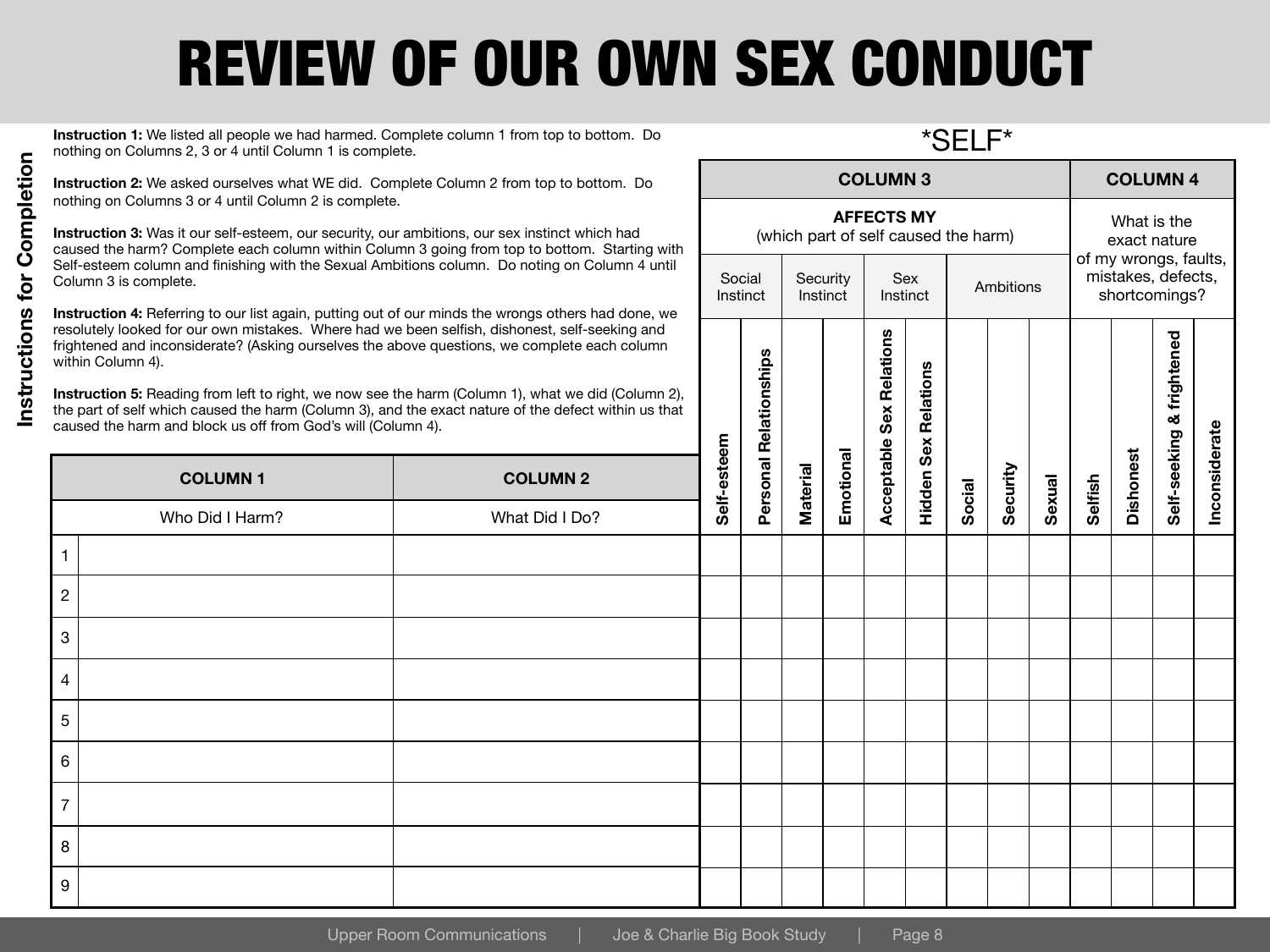# REVIEW OF FEARS

**Instruction 1:** In dealing with fears, we put them on paper. We listed people, institutions or principles with who we were fearful. Complete column 1 from top to bottom. Do nothing on Columns 2, 3 or 4 until Column 1 is complete.

**Instruction 2:** We asked ourselves why do I have the fear. Complete Column 2 from top to bottom. Do nothing on Columns 3 or 4 until Column 2 is complete.

**Instruction 3:** Which part of self caused the fear? Was it our self-esteem, our security, our ambitions, our sex instinct which had caused the harm? Complete each column within Column 3 going from top to bottom. Starting with Self-esteem column and finishing with the Sexual Ambitions column. Do noting on Column 4 until Column 3 is complete.

**Instruction 4:** Referring to our list again, putting out of our minds the wrongs others had done, we resolutely looked for our own mistakes. Where had we been selfish, dishonest, self-seeking and frightened and inconsiderate? (Asking ourselves the above questions, we complete each column within Column 4).

|              | <b>INSTRUCTION 4.</b> Determing to our list again, putting out or our minius the wrongs others had done, we<br>within Column 4). | resolutely looked for our own mistakes. Where had we been selfish, dishonest, self-seeking and<br>frightened and inconsiderate? (Asking ourselves the above questions, we complete each column<br><b>Instruction 5:</b> Reading from left to right, we now see the fears (Column 1), why I have the fear<br>(Column 2), the part of self which caused the fear (Column 3), and the exact nature of the defect<br>within us that caused the fear to surface, and block us off from God's will (Column 4). |             |          |          |           | Relations<br>Sex | <b>Relations</b><br>Sex |        |          |        |         |                  | frightened<br>ಹ |               |
|--------------|----------------------------------------------------------------------------------------------------------------------------------|----------------------------------------------------------------------------------------------------------------------------------------------------------------------------------------------------------------------------------------------------------------------------------------------------------------------------------------------------------------------------------------------------------------------------------------------------------------------------------------------------------|-------------|----------|----------|-----------|------------------|-------------------------|--------|----------|--------|---------|------------------|-----------------|---------------|
|              | <b>COLUMN1</b>                                                                                                                   | <b>COLUMN 2</b>                                                                                                                                                                                                                                                                                                                                                                                                                                                                                          | Self-esteem | Personal | Material | Emotional | Acceptable       | Hidden                  |        | Security | Sexual | Selfish | <b>Dishonest</b> | Self-seeking    | Inconsiderate |
|              | I'm fearful of:                                                                                                                  | Why I have the fear:                                                                                                                                                                                                                                                                                                                                                                                                                                                                                     |             |          |          |           |                  |                         | Social |          |        |         |                  |                 |               |
|              |                                                                                                                                  |                                                                                                                                                                                                                                                                                                                                                                                                                                                                                                          |             |          |          |           |                  |                         |        |          |        |         |                  |                 |               |
| $\mathbf{2}$ |                                                                                                                                  |                                                                                                                                                                                                                                                                                                                                                                                                                                                                                                          |             |          |          |           |                  |                         |        |          |        |         |                  |                 |               |
| 3            |                                                                                                                                  |                                                                                                                                                                                                                                                                                                                                                                                                                                                                                                          |             |          |          |           |                  |                         |        |          |        |         |                  |                 |               |
| 4            |                                                                                                                                  |                                                                                                                                                                                                                                                                                                                                                                                                                                                                                                          |             |          |          |           |                  |                         |        |          |        |         |                  |                 |               |
| 5            |                                                                                                                                  |                                                                                                                                                                                                                                                                                                                                                                                                                                                                                                          |             |          |          |           |                  |                         |        |          |        |         |                  |                 |               |
| 6            |                                                                                                                                  |                                                                                                                                                                                                                                                                                                                                                                                                                                                                                                          |             |          |          |           |                  |                         |        |          |        |         |                  |                 |               |
|              |                                                                                                                                  |                                                                                                                                                                                                                                                                                                                                                                                                                                                                                                          |             |          |          |           |                  |                         |        |          |        |         |                  |                 |               |
| 8            |                                                                                                                                  |                                                                                                                                                                                                                                                                                                                                                                                                                                                                                                          |             |          |          |           |                  |                         |        |          |        |         |                  |                 |               |
| 9            |                                                                                                                                  |                                                                                                                                                                                                                                                                                                                                                                                                                                                                                                          |             |          |          |           |                  |                         |        |          |        |         |                  |                 |               |

Social **Instinct**  \*SELF\*

Instinct **Ambitions** 

**AFFECTS MY** (which part of self caused the fear)

lations

Sex

**Security Instinct** 

**COLUMN 3 COLUMN 4**

What is the exact nature of my wrongs, faults, mistakes, defects, shortcomings?

htened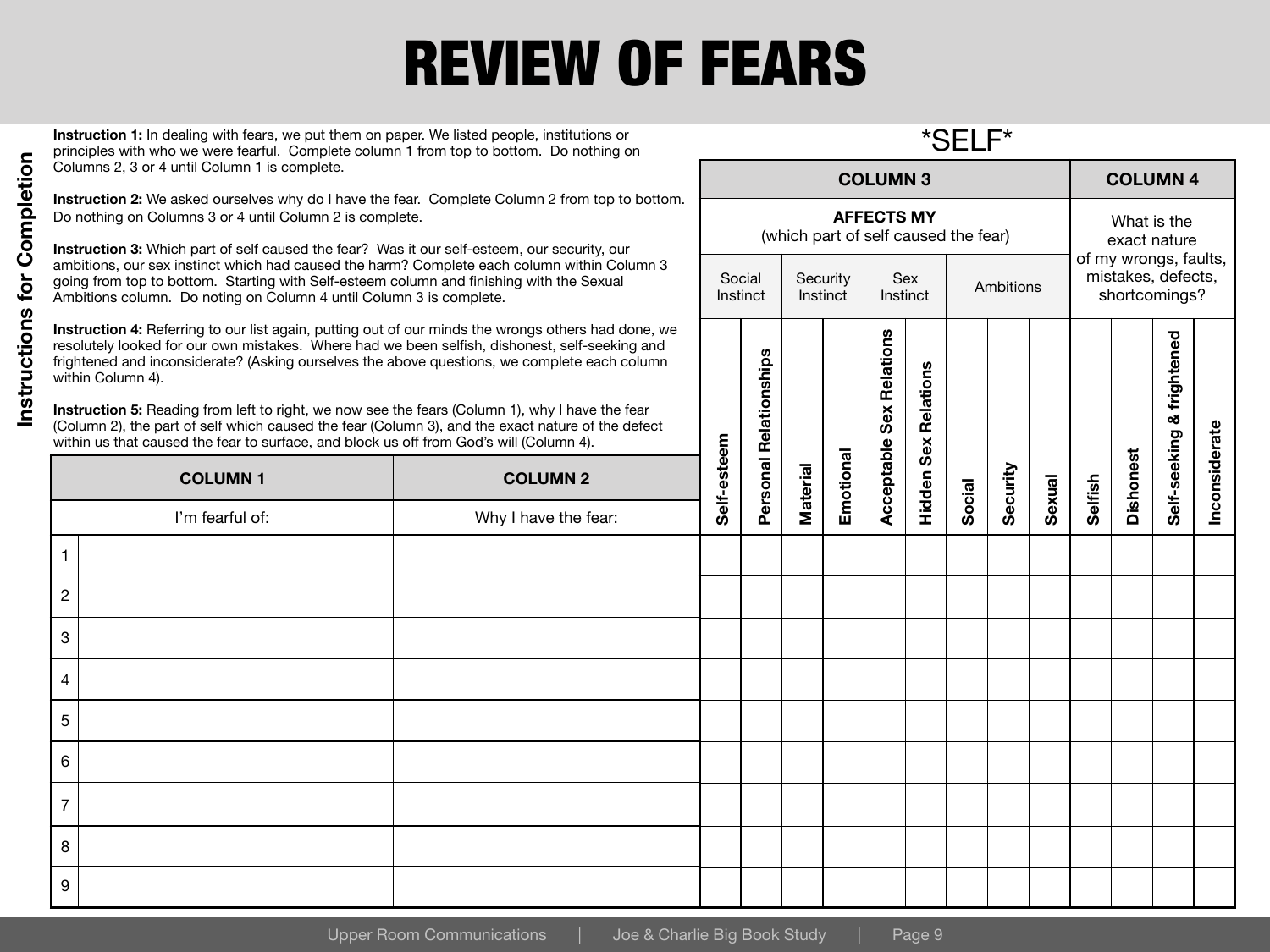#### REVIEW OF HARMS OTHER THAN SEXUAL

|                  |                 |                 | *SELF*                                                   |                                            |  |                 |  |  |           |  |                             |                                                              |  |  |  |  |  |
|------------------|-----------------|-----------------|----------------------------------------------------------|--------------------------------------------|--|-----------------|--|--|-----------|--|-----------------------------|--------------------------------------------------------------|--|--|--|--|--|
|                  |                 |                 | <b>COLUMN 3</b>                                          |                                            |  |                 |  |  |           |  |                             | <b>COLUMN 4</b>                                              |  |  |  |  |  |
|                  |                 |                 | <b>AFFECTS MY</b><br>(what part of self caused the hurt) |                                            |  |                 |  |  |           |  | What is the<br>exact nature |                                                              |  |  |  |  |  |
|                  |                 |                 |                                                          | Social<br>Security<br>Instinct<br>Instinct |  | Sex<br>Instinct |  |  | Ambitions |  |                             | of my wrongs, faults,<br>mistakes, defects,<br>shortcomings? |  |  |  |  |  |
|                  |                 |                 |                                                          |                                            |  |                 |  |  |           |  |                             |                                                              |  |  |  |  |  |
|                  | <b>COLUMN1</b>  | <b>COLUMN 2</b> |                                                          |                                            |  |                 |  |  |           |  |                             |                                                              |  |  |  |  |  |
|                  | Who did I hurt? | What did I do?  |                                                          |                                            |  |                 |  |  |           |  |                             |                                                              |  |  |  |  |  |
| $\mathbf{1}$     |                 |                 |                                                          |                                            |  |                 |  |  |           |  |                             |                                                              |  |  |  |  |  |
| $\overline{2}$   |                 |                 |                                                          |                                            |  |                 |  |  |           |  |                             |                                                              |  |  |  |  |  |
| $\overline{3}$   |                 |                 |                                                          |                                            |  |                 |  |  |           |  |                             |                                                              |  |  |  |  |  |
| $\overline{4}$   |                 |                 |                                                          |                                            |  |                 |  |  |           |  |                             |                                                              |  |  |  |  |  |
| 5                |                 |                 |                                                          |                                            |  |                 |  |  |           |  |                             |                                                              |  |  |  |  |  |
| $6\overline{6}$  |                 |                 |                                                          |                                            |  |                 |  |  |           |  |                             |                                                              |  |  |  |  |  |
| $\overline{7}$   |                 |                 |                                                          |                                            |  |                 |  |  |           |  |                             |                                                              |  |  |  |  |  |
| $\bf 8$          |                 |                 |                                                          |                                            |  |                 |  |  |           |  |                             |                                                              |  |  |  |  |  |
| $\boldsymbol{9}$ |                 |                 |                                                          |                                            |  |                 |  |  |           |  |                             |                                                              |  |  |  |  |  |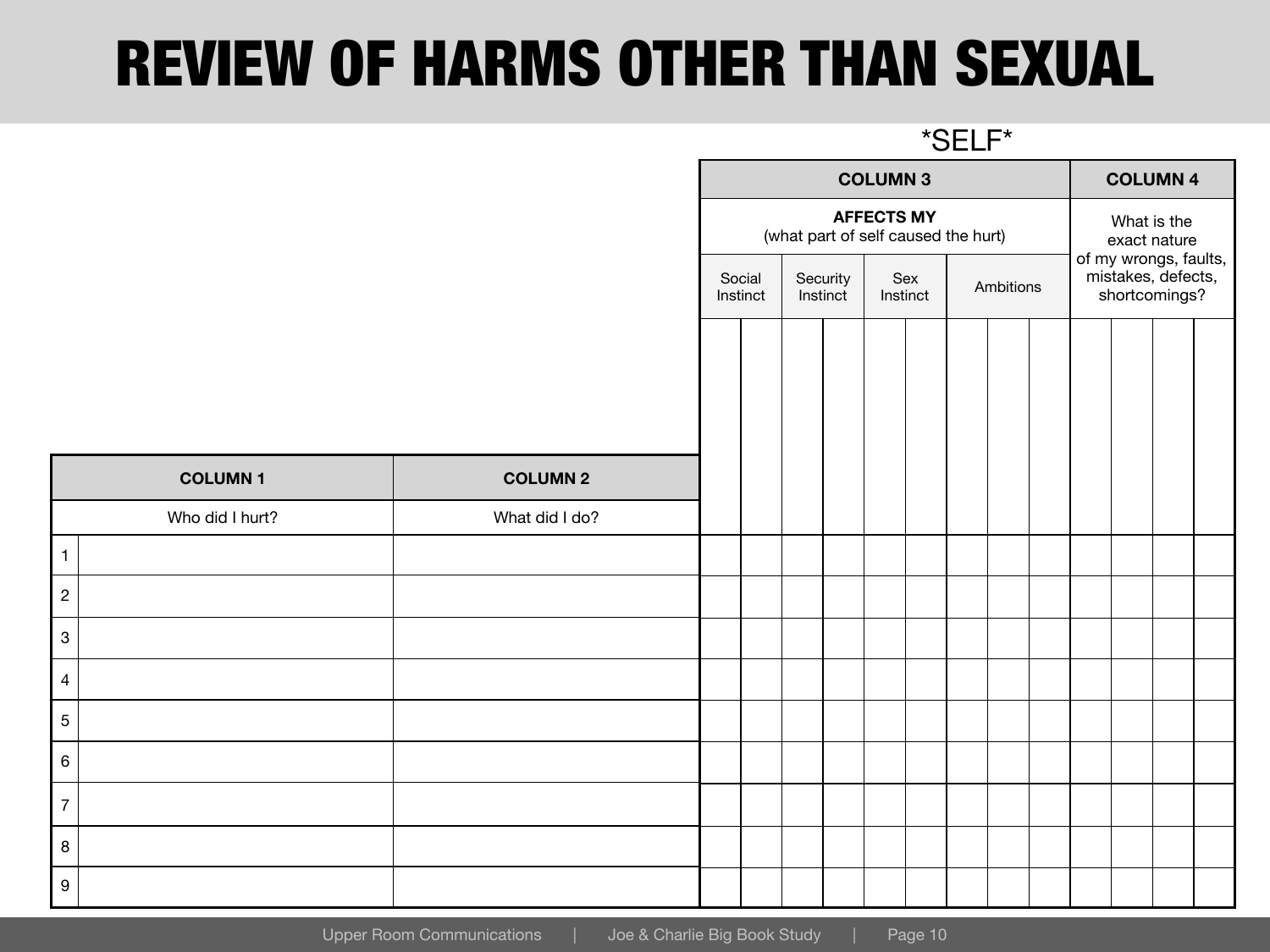#### THREE DIMENSIONS OF LIFE

#### STEPS 1 THRU 9